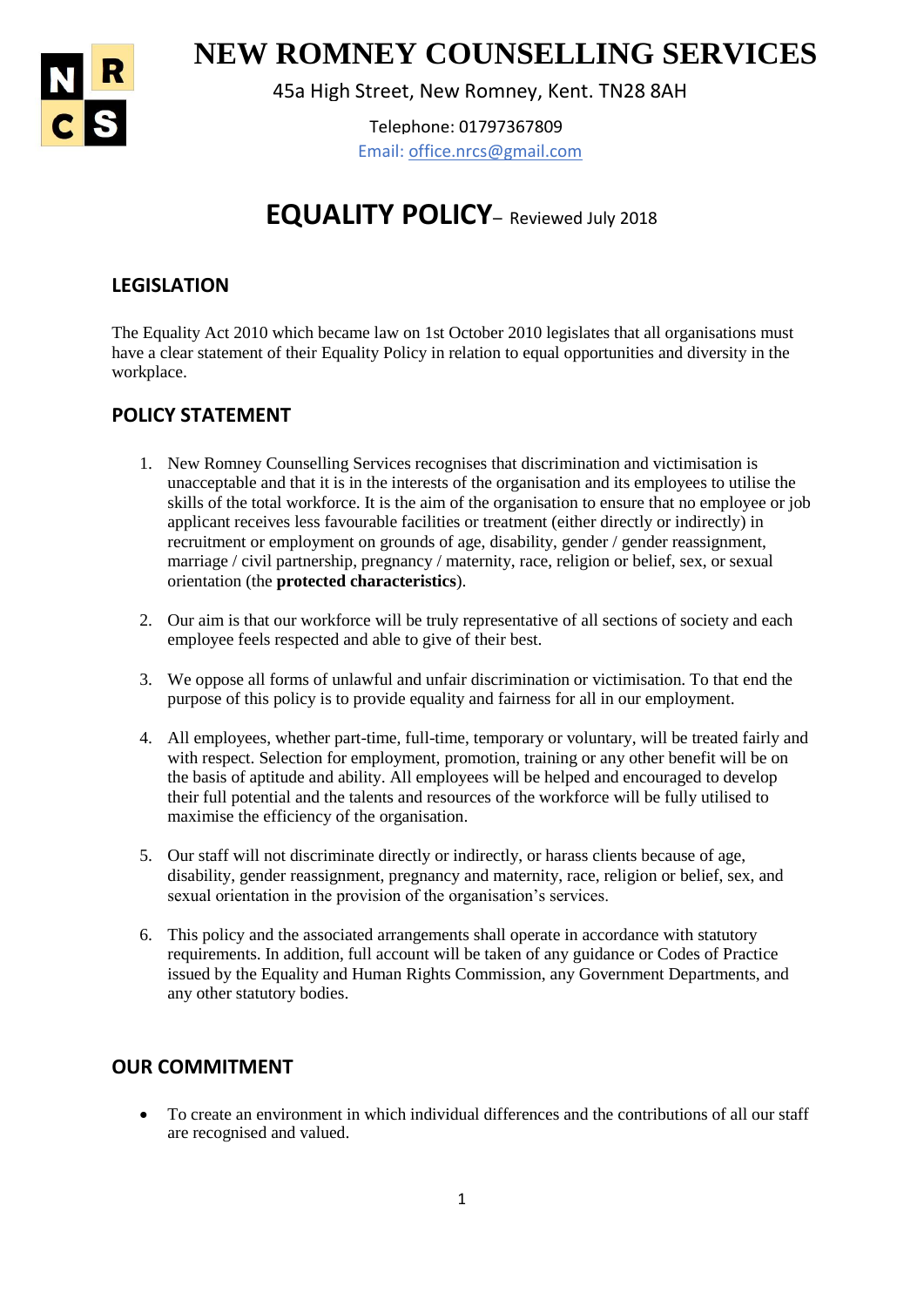Every employee is entitled to a working environment that promotes dignity and respect to all. No form of intimidation, bullying or harassment will be tolerated.

- Training, development and progression opportunities are available to all staff.
- To promote equality in the workplace which we believe is good management practice and makes sound business sense.
- We will review all our employment practices and procedures to ensure fairness.
- Breaches of our equality policy will be regarded as misconduct and could lead to disciplinary proceedings.
- This policy is fully supported by senior management and has been agreed with trade unions and/or employee representatives.
- The policy will be monitored and reviewed annually

#### **RESPONSIBILITES OF MANAGEMENT**

Responsibility for ensuring the effective implementation and operation of the arrangements will rest with the Directors who will ensure that they and their staff operate within this policy and arrangements, and that all reasonable and practical steps are taken to avoid discrimination. Each director will ensure that:

- All their staff are aware of the policy and the arrangements, and the reasons for the policy;
- Grievances concerning discrimination are dealt with properly, fairly and as quickly as possible;
- Proper records are maintained.

The Directors and Co-ordinator will be responsible for monitoring the operation of the policy in respect of employees and job applicants, including periodic departmental audits.

#### **RESPONSIBILITIES OF STAFF**

Responsibility for ensuring that there is no unlawful discrimination rests with all staff and the attitudes of staff are crucial to the successful operation of fair employment practices. In particular, all members of staff should:

- Comply with the policy and arrangements;
- not discriminate in their day to day activities or induce others to do so;
- Not victimise, harass or intimidate other staff or groups who have, or are perceived to have one of the protected characteristics.
- Ensure no individual is discriminated against or harassed because of their association with another individual who has a protected characteristic.
- Inform their manager if they become aware of any discriminatory practice.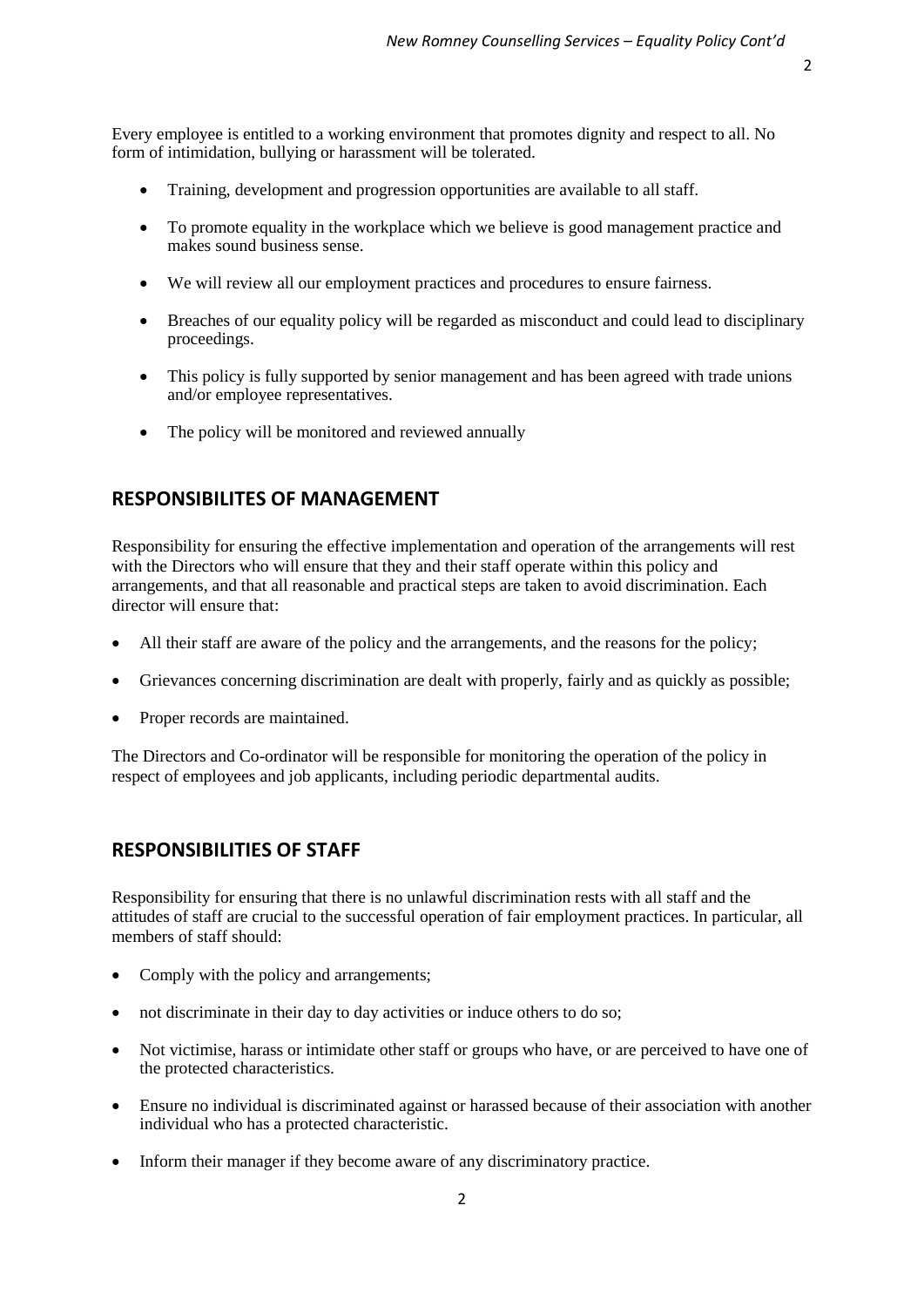## **THIRD PARTIES**

Third-party harassment occurs where an employee of the organisation is harassed, and the harassment is related to a protected characteristic, by third parties such as clients or customers. New Romney Counselling Service will not tolerate such actions against it's staff, and the employee concerned should inform their manager / supervisor at once that this has occurred. New Romney Counselling Service will fully investigate and take all reasonable steps to ensure such harassment does not happen again.

#### **RELATED POLICIES AND ARRANGEMENTS**

All employment policies and arrangements have a bearing on equality of opportunity. The organisation's policies will be reviewed regularly and any discriminatory elements removed.

## **RIGHTS OF DISABLED PEOPLE**

The organisation attaches particular importance to the needs of disabled people.

Under the terms of this policy, Directors are required to:

- Make reasonable adjustments to maintain the services of an employee who becomes disabled, for example, training, and provision of special equipment, reduced working hours. (NB: Directors are expected to seek advice on the availability of advice and guidance from external agencies to maintain disabled people in employment);
- include disabled people in training/development programmes;
- Give full and proper consideration to disabled people who apply for jobs, having regard to making reasonable adjustments for their particular aptitudes and abilities to allow them to be able to do the job.

#### **MONITORING**

- The organisation deems it appropriate to state its intention not to discriminate and assumes that this will be translated into practice consistently across the organisation as a whole. Accordingly, these practices will be regularly monitored to ensure the effectiveness of the policy.
- If monitoring shows that the organisation is not representative, or that sections of our workforce are not progressing properly within the organisation, then New Romney Counselling Service address these issues. This will include a review of recruitment and selection procedures, organisation policies and practices as well as consideration of taking legal Positive Action.